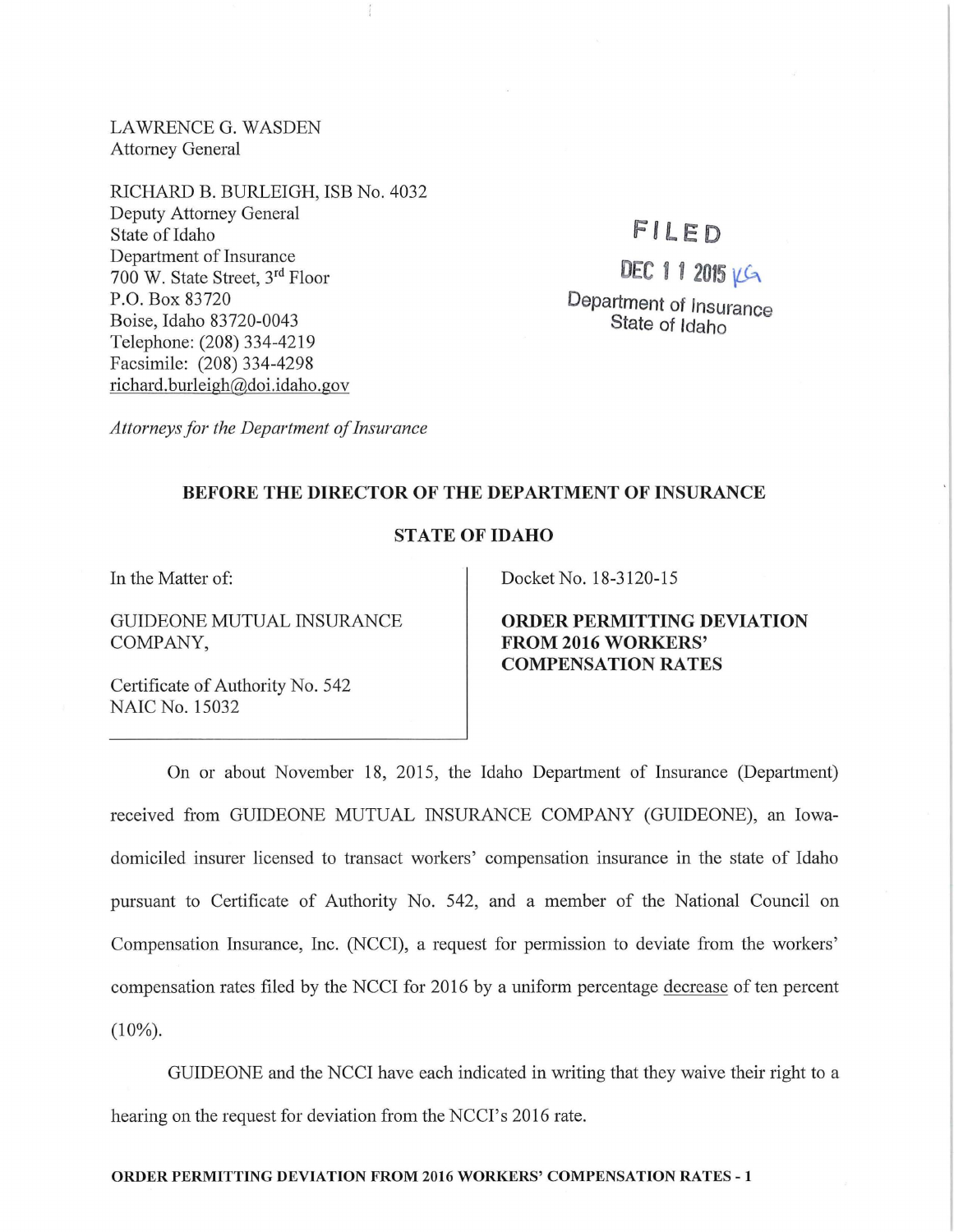The Department's Director (Director), having reviewed and being fully apprised of GUIDEONE's request to deviate from the Idaho workers' compensation premium rates filed by the NCCI for 2016, and the requirements of Idaho Code § 41-1614, has determined that the requested rate deviation is justified.

NOW, THEREFORE, IT IS HEREBY ORDERED, pursuant to Idaho Code§ 41-1614, that GUIDEONE's request to deviate by a uniform percentage decrease of ten percent  $(10\%)$ from the workers' compensation rates filed by the NCCI for 2016, exclusive of terrorism rates, is GRANTED. This deviation from the Idaho workers' compensation premium rates filed by the NCCI for 2016 shall take effect on January 1, 2016, and shall remain in effect for one year from that date unless terminated sooner with the approval of the Director.

DATED this  $\parallel$  day of December, 2015.

STATE OF IDAHO DEPARTMENT OF INSURANCE

DEAN L. CAMERON Director